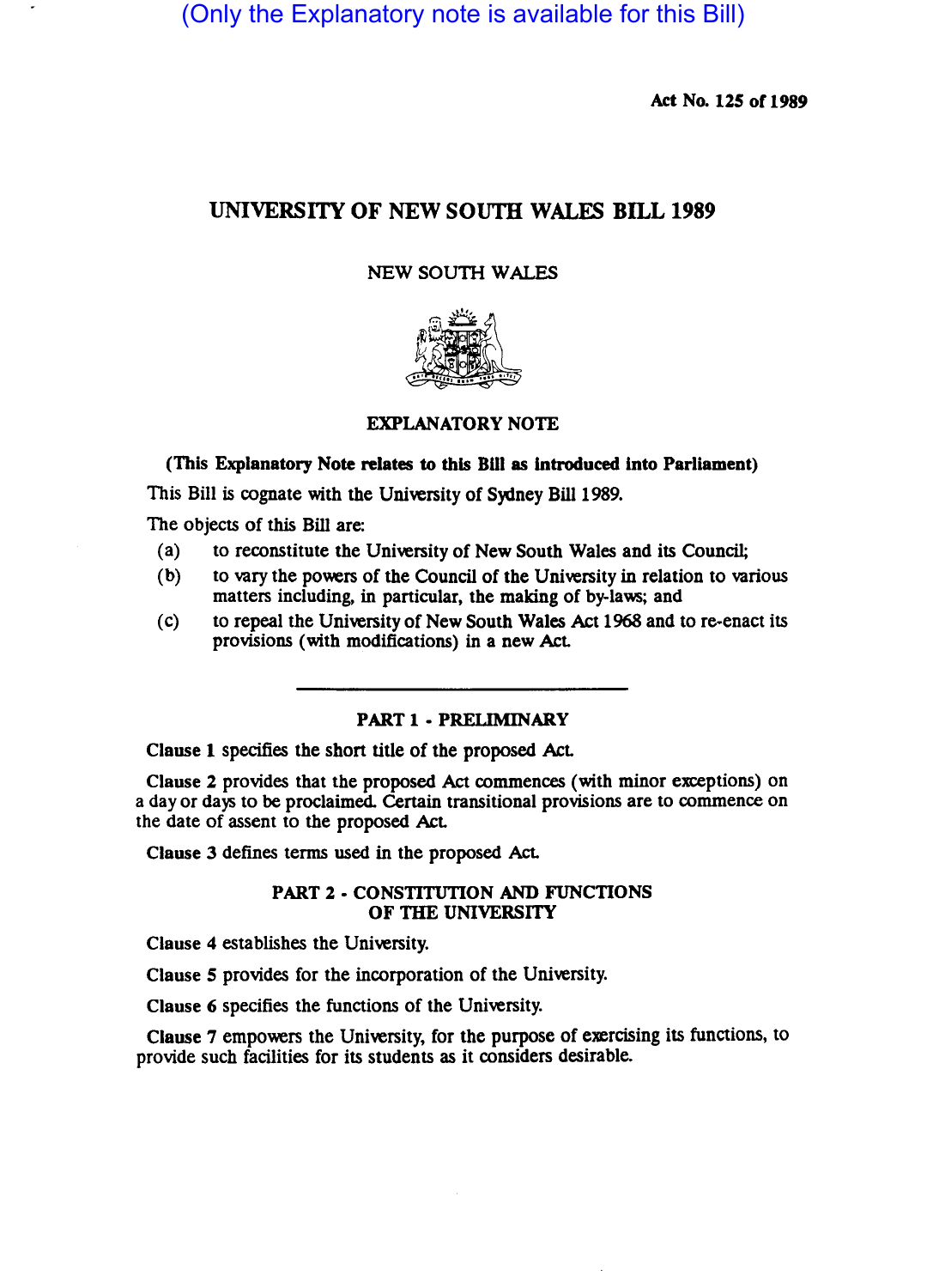# PART 3 • THE COUNCIL, AUTHORITIES AND OFFICERS OF THE UNIVERSITY

Clause 8 establishes a Council of the University which is to be the governing authority of the University.

Clause 9 provides that the Council of the University shall consist of parliamentary. official, appointed and elected members.

Clause 10 contains provisions relating to the Chancellor of the University.

Clause 11 contains provisions relating to the Deputy Chancellor of the University.

Clause 12 provides that the Vice-Chancellor is the principal executive officer of the University.

Clause 13 designates the Governor as the Visitor of the University.

Clause 14 establishes an Academic Board of the University.

# PART 4 - FUNCTIONS OF COUNCIL

### Division 1 - General

Clause 15 invests the Council with miscellaneous powers relating to academic, staffing and other matters.

Clause 16 permits the Council to delegate its functions.

#### Division 2 - Property

Clause 17 specifies the powers of the Council relating to propenyand places certain restrictions on the Council dealing with land of the University.

Clause 18 gives the Council, subject to certain restrictions, the control and management of land of the Crown on which the University is conducted.

Clause 19 provides for the resumption or appropriation of land for the benefit of the University.

Clause 20 provides for the vesting in the University of land of the Crown on which its activities are conducted.

# PART 5 • GENERAL

Clause 21 enables the Treasurer, with the approval of the Governor-in-Council, to advance money to the University for its temporary accommodation.

Clause 22 provides for the financial year of the University.

Clause 23 forbids religious or political discrimination in the admission of students, the conferring of degrees and awards and the appointment of staff.

Clause 24 provides for the exemption of persons, on the grounds of conscience, from membership of the body corporate of the University.